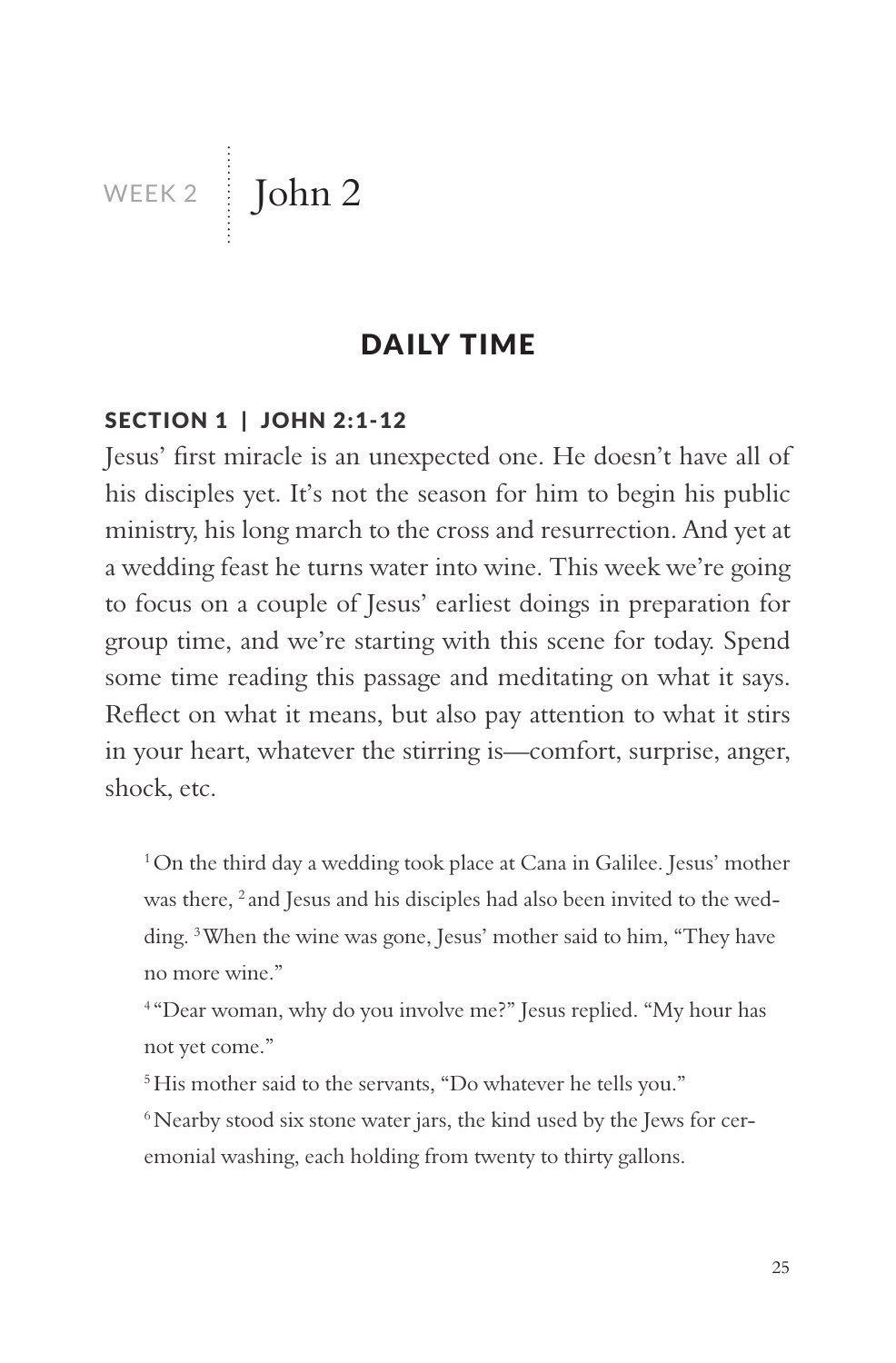7 Jesus said to the servants, "Fill the jars with water"; so they filled them to the brim. 8 Then he told them, "Now draw some out and take it to the master of the banquet."

They did so, <sup>9</sup> and the master of the banquet tasted the water that had been turned into wine. He did not realize where it had come from, though the servants who had drawn the water knew. Then he called the bridegroom aside 10 and said, "Everyone brings out the choice wine first and then the cheaper wine after the guests have had too much to drink; but you have saved the best till now."

11 What Jesus did here in Cana of Galilee was the first of the signs through which he revealed his glory; and his disciples believed in him. <sup>12</sup> After this he went down to Capernaum with his mother and brothers and his disciples. There they stayed for a few days.

Spend time reflecting on the passage and record some of your thoughts.

#### SECTION 2 | JOHN 2:13-25

<sup>13</sup> When it was almost time for the Jewish Passover, Jesus went up to Jerusalem.14 In the temple courts he found people selling cattle, sheep and doves, and others sitting at tables exchanging money. 15 So he made a whip out of cords, and drove all from the temple courts, both sheep and cattle; he scattered the coins of the money changers and overturned their tables. 16 To those who sold doves he said, "Get these out of here! Stop turning my Father's house into a market!" 17 His disciples remembered that it is written: "Zeal for your house will consume me."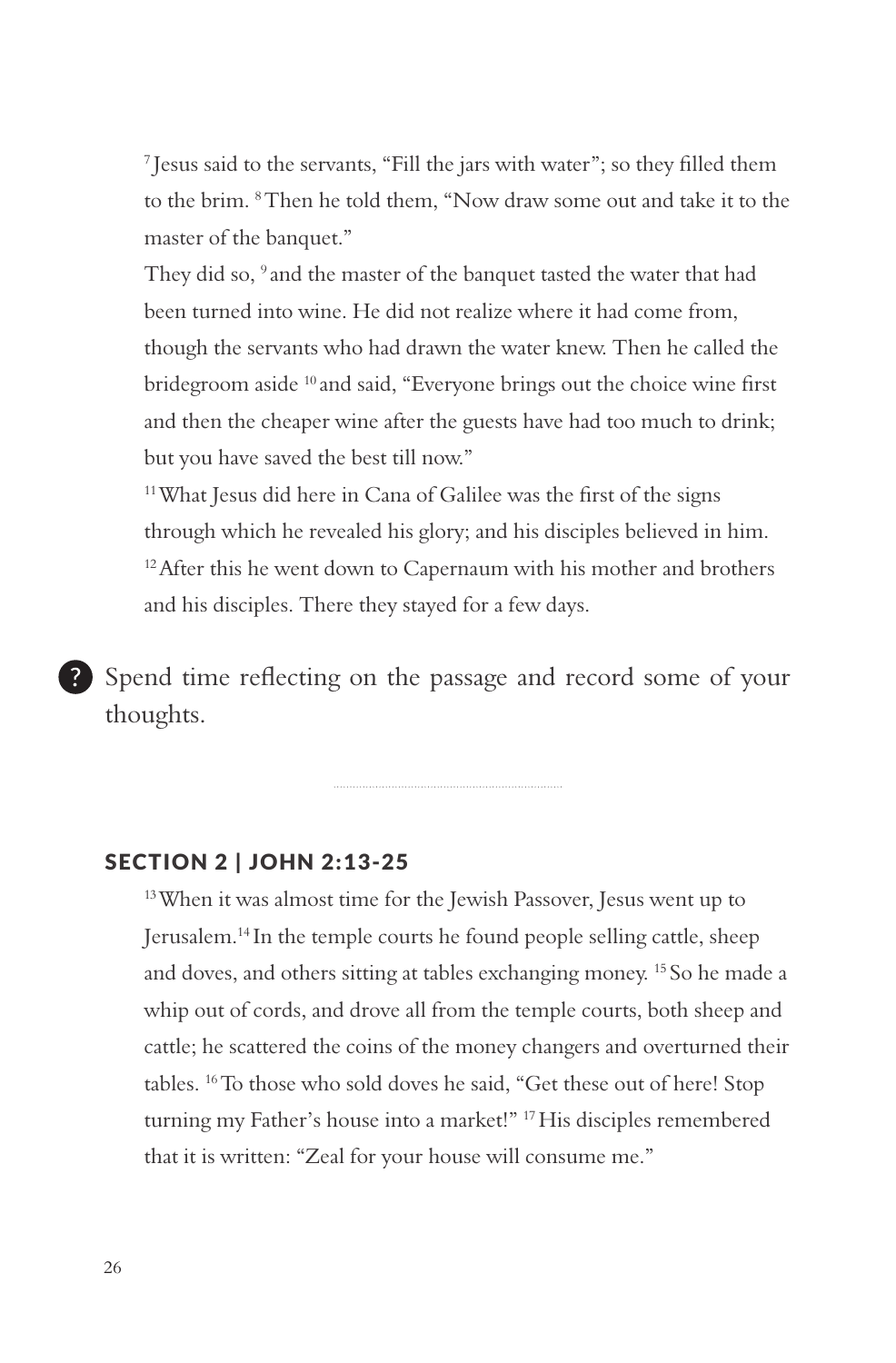| . |
|---|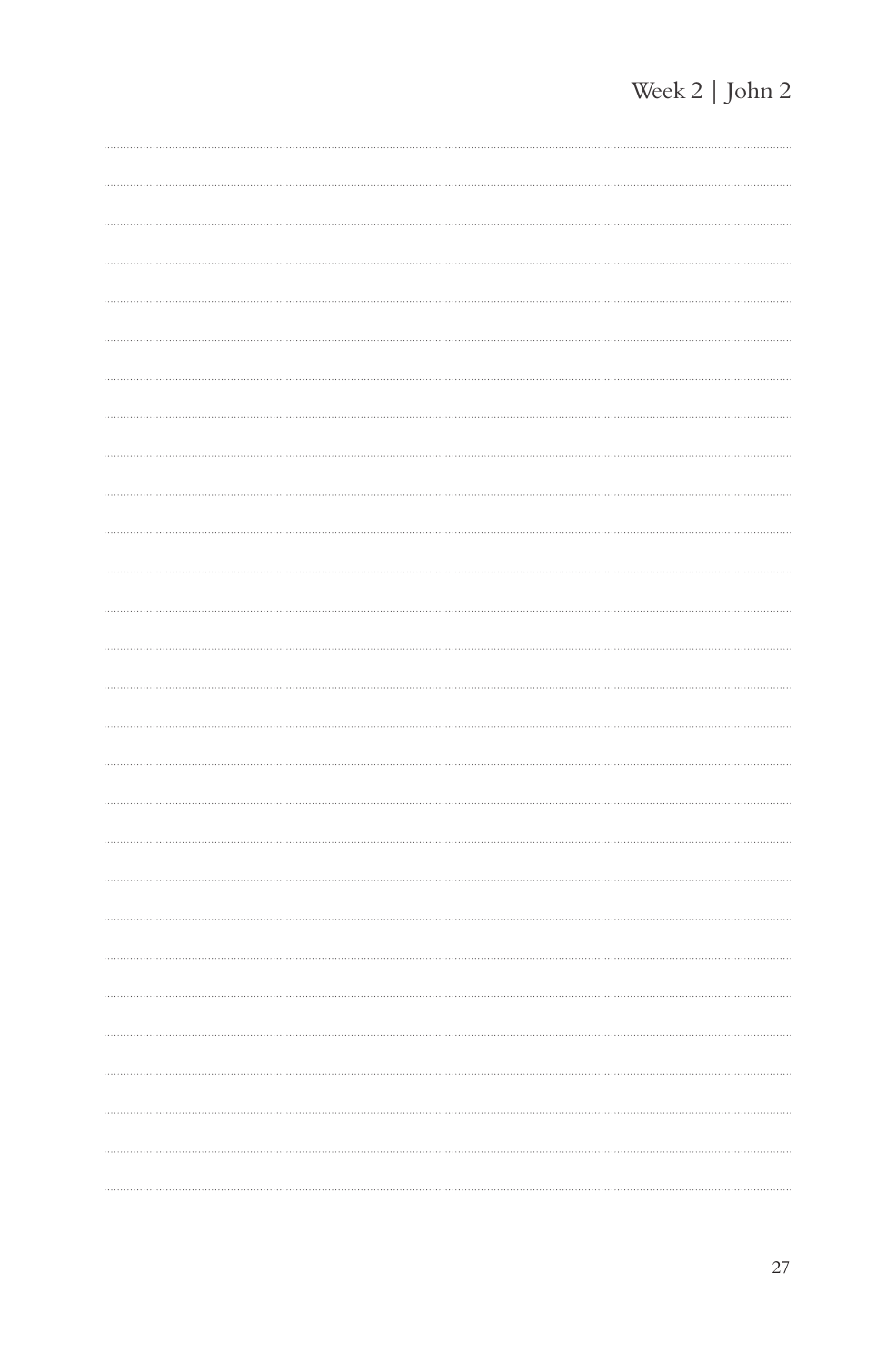<sup>18</sup> The Jews then responded to him, "What sign can you show us to prove your authority to do all this?"

<sup>19</sup> Jesus answered them, "Destroy this temple, and I will raise it again in three days."

<sup>20</sup> They replied, "It has taken forty-six years to build this temple, and you are going to raise it in three days?" 21 But the temple he had spoken of was his body.<sup>22</sup> After he was raised from the dead, his disciples recalled what he had said. Then they believed the scripture and the words that Jesus had spoken.

<sup>23</sup> Now while he was in Jerusalem at the Passover Festival, many people saw the signs he was performing and believed in his name. 24 But Jesus would not entrust himself to them, for he knew all people. 25 He did not need any testimony about mankind, for he knew what was in each person.

What is your reaction to Jesus' behavior in this passage?

What do we learn about Jesus from this passage?

### SECTION 3 | 1 CORINTHIANS 6:12-20

This section comes from Paul's first letter to the Corinthians, addressing some of the troublesome rumors and practices in the Church. He's also responding to the way they're defending their behavior. Two important concepts appear in this section that go beyond his discussions of sex: rights and temples. Read this passage, meditate on what it's saying, then reflect on the questions.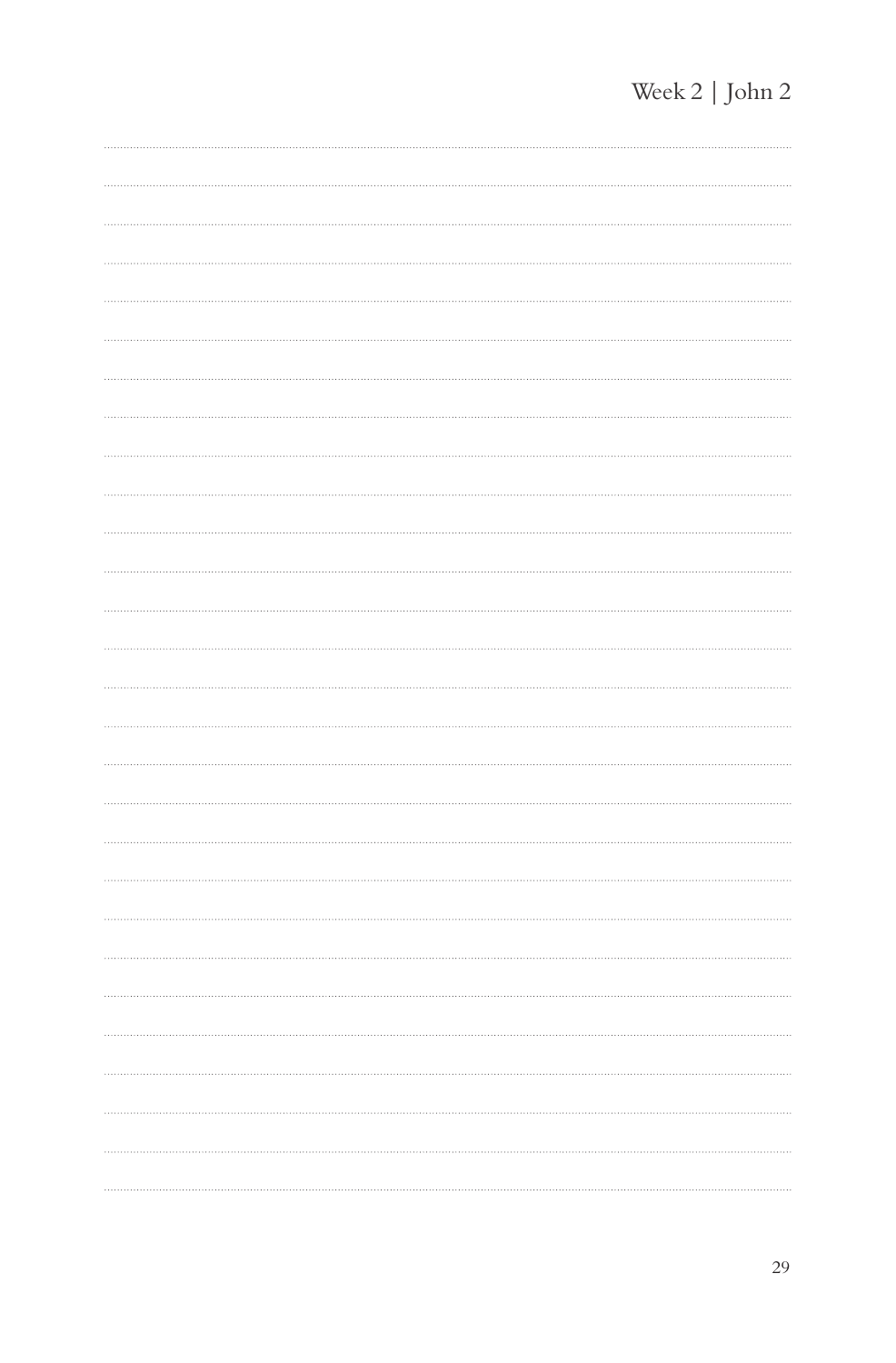### 1 CORINTHIANS 6:12-20

<sup>12</sup> "I have the right to do anything," you say—but not everything is beneficial. "I have the right to do anything"—but I will not be mastered by anything. 13 You say, "Food for the stomach and the stomach for food, and God will destroy them both." The body, however, is not meant for sexual immorality but for the Lord, and the Lord for the body. 14 By his power God raised the Lord from the dead, and he will raise us also. <sup>15</sup> Do you not know that your bodies are members of Christ himself? Shall I then take the members of Christ and unite them with a prostitute? Never! 16 Do you not know that he who unites himself with a prostitute is one with her in body? For it is said, "The two will become one flesh." 17 But whoever is united with the Lord is one with him in spirit. <sup>18</sup> Flee from sexual immorality. All other sins a person commits are outside the body, but whoever sins sexually, sins against their own body. <sup>19</sup> Do you not know that your bodies are temples of the Holy Spirit, who is in you, whom you have received from God? You are not your own; <sup>20</sup> you were bought at a price. Therefore honor God with your bodies.

- When the Corinthians say they have the right to do anything, how does Paul respond? What do you think motivates his response?
- What do you think he means when Paul says our bodies "are members of Christ himself?"
- When you hear Paul say that our "bodies are temples for the Holy Spirit," what is the first thing which comes to your mind?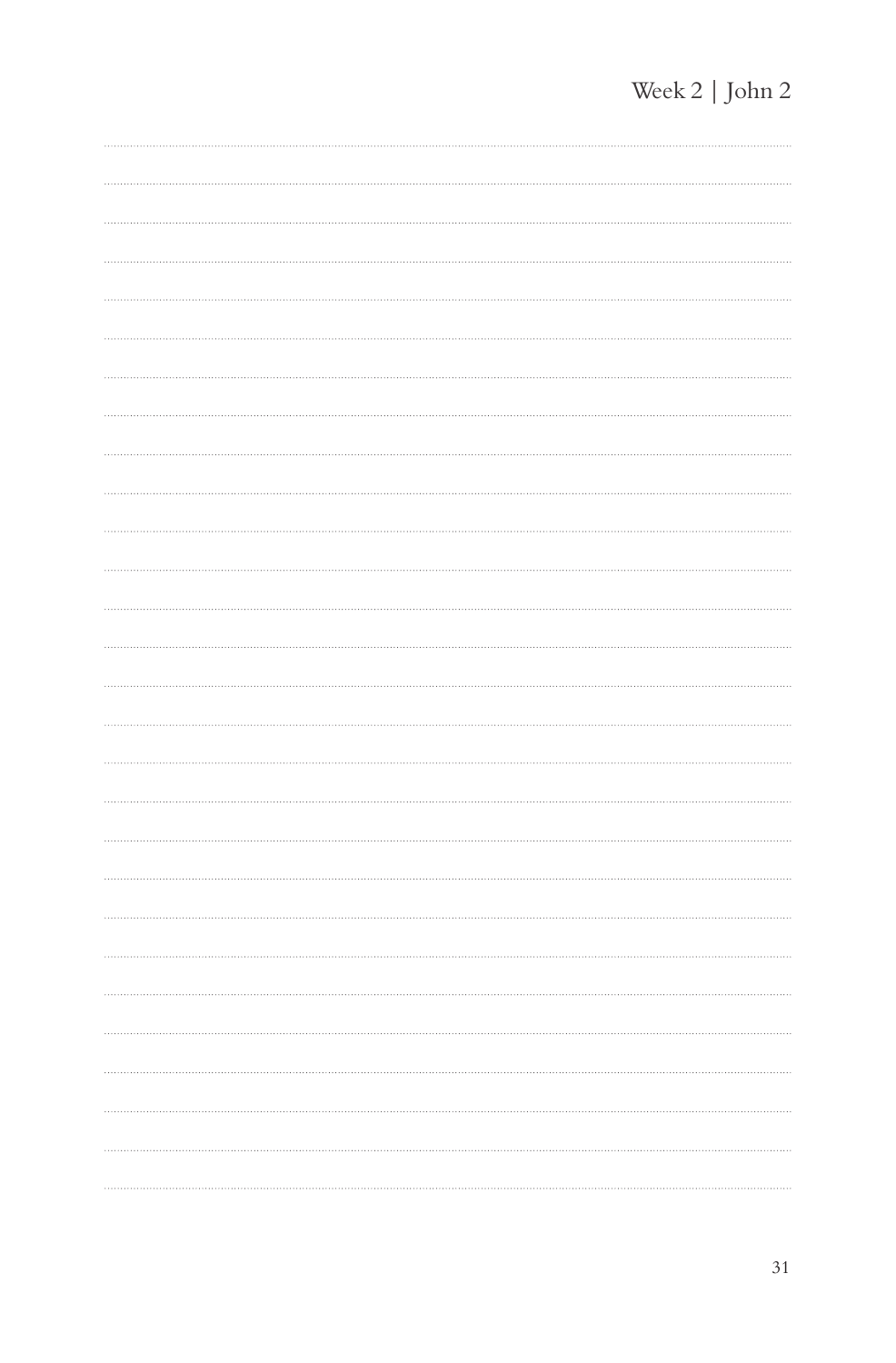## GROUP TIME

### WEEK 2 - JESUS COMES TO PARTY



Imagine Jesus comes to a party. Write out what you think would happen. Be specific: What party do you think he would show up at? What would he say? How would he look and behave? What would the people at the party say or do?

What made you write the version of your story you did? What made you pick that kind of party Jesus would show up to?

Skim these passages from earlier this week. Jot down some notes as you read.

#### JOHN 2:1-25

<sup>1</sup> On the third day a wedding took place at Cana in Galilee. Jesus' mother was there, <sup>2</sup> and Jesus and his disciples had also been invited to the wedding. 3 When the wine was gone, Jesus' mother said to him, "They have no more wine."

4 "Dear woman, why do you involve me?" Jesus replied. "My hour has not yet come."

<sup>5</sup>His mother said to the servants, "Do whatever he tells you."

<sup>6</sup> Nearby stood six stone water jars, the kind used by the Jews for ceremonial washing, each holding from twenty to thirty gallons.

7 Jesus said to the servants, "Fill the jars with water"; so they filled them to the brim. 8 Then he told them, "Now draw some out and take it to the master of the banquet."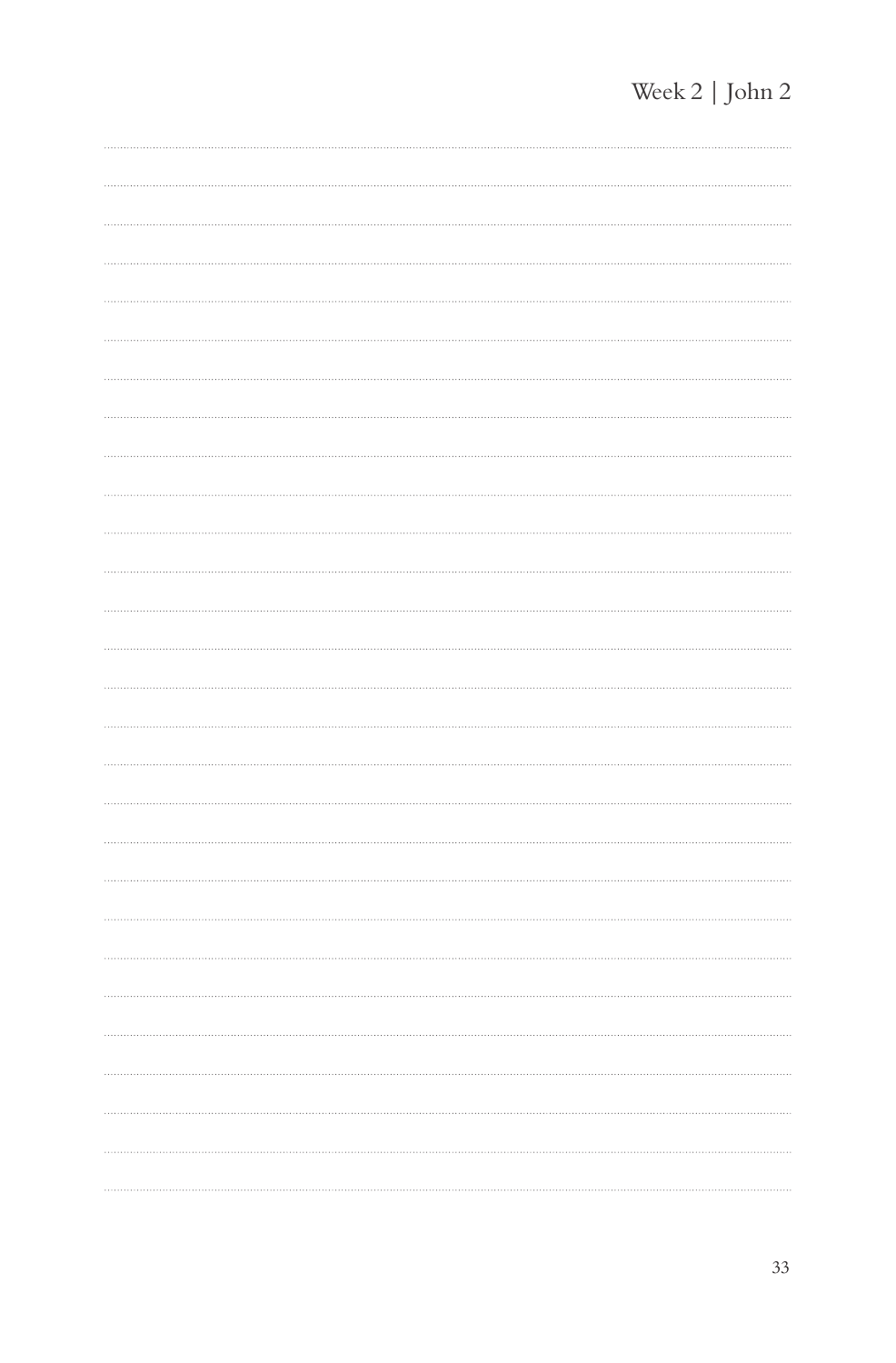They did so, <sup>9</sup> and the master of the banquet tasted the water that had been turned into wine. He did not realize where it had come from, though the servants who had drawn the water knew. Then he called the bridegroom aside 10 and said, "Everyone brings out the choice wine first and then the cheaper wine after the guests have had too much to drink; but you have saved the best till now."

<sup>11</sup> What Jesus did here in Cana of Galilee was the first of the signs through which he revealed his glory; and his disciples believed in him. <sup>12</sup> After this he went down to Capernaum with his mother and brothers and his disciples. There they stayed for a few days.

<sup>13</sup> When it was almost time for the Jewish Passover, Jesus went up to Jerusalem.14 In the temple courts he found people selling cattle, sheep and doves, and others sitting at tables exchanging money. 15 So he made a whip out of cords, and drove all from the temple courts, both sheep and cattle; he scattered the coins of the money changers and overturned their tables. 16 To those who sold doves he said, "Get these out of here! Stop turning my Father's house into a market!" 17 His disciples remembered that it is written: "Zeal for your house will consume me."

<sup>18</sup> The Jews then responded to him, "What sign can you show us to prove your authority to do all this?"

<sup>19</sup> Jesus answered them, "Destroy this temple, and I will raise it again in three days."

 $20$  They replied, "It has taken forty-six years to build this temple, and you are going to raise it in three days?" 21 But the temple he had spoken of was his body. 22 After he was raised from the dead, his disciples recalled what he had said. Then they believed the scripture and the words that Jesus had spoken.

<sup>23</sup> Now while he was in Jerusalem at the Passover Festival, many people saw the signs he was performing and believed in his name. 24 But Jesus